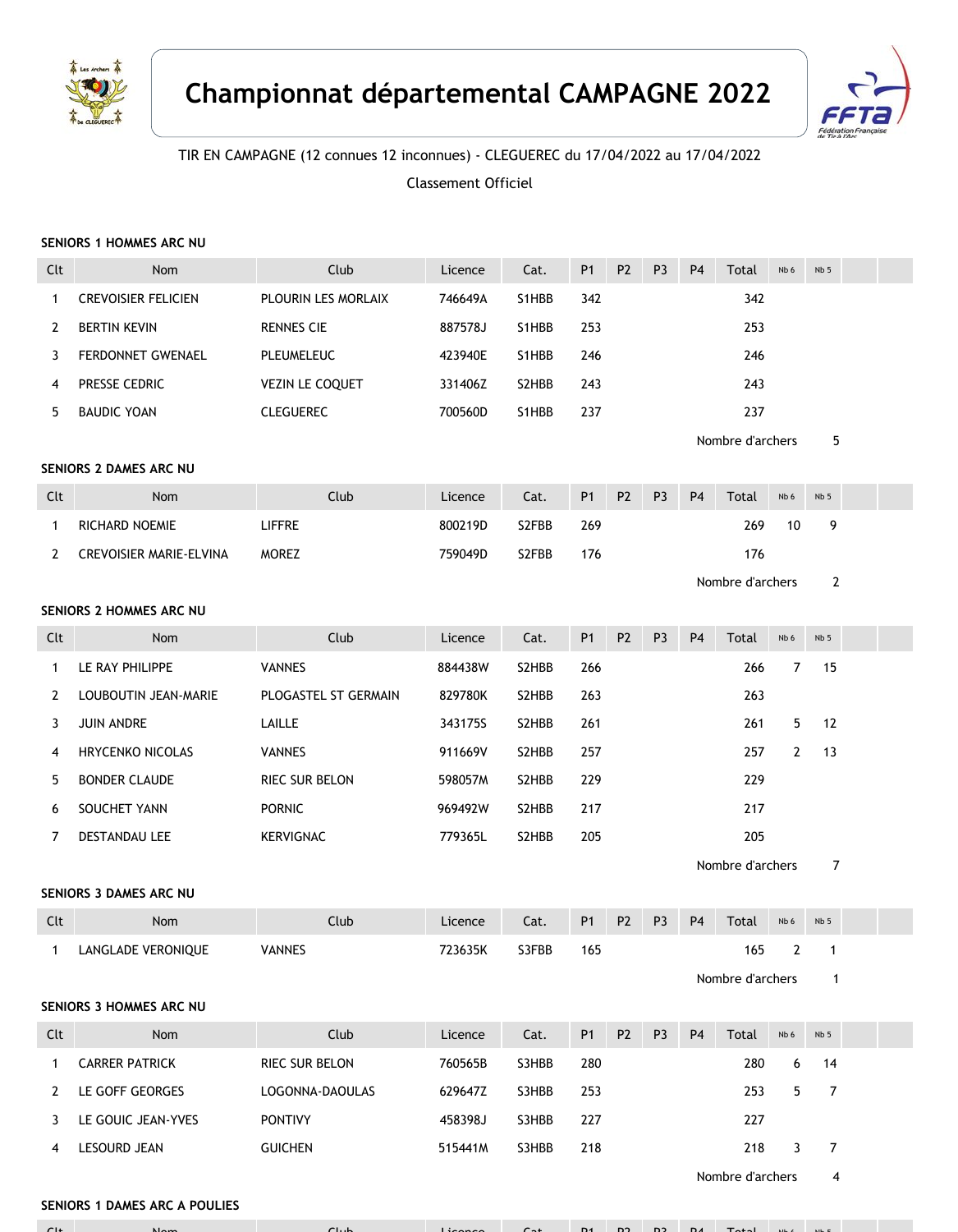#### **SENIORS 1 HOMMES ARC A POULIES**

| Clt          | Nom                            | Club                       | Licence | Cat.               | P <sub>1</sub> | P <sub>2</sub> | P <sub>3</sub> | P <sub>4</sub> | Total            | Nb 6 | Nb <sub>5</sub> |  |
|--------------|--------------------------------|----------------------------|---------|--------------------|----------------|----------------|----------------|----------------|------------------|------|-----------------|--|
| 1            | ANGOT CORENTIN                 | <b>RENNES CIE</b>          | 722563V | S1HCO              | 405            |                |                |                | 405              |      |                 |  |
| 2            | <b>BRISSON PIERRE</b>          | <b>LIFFRE</b>              | 599750C | S1HCO              | 402            |                |                |                | 402              | 45   | 24              |  |
| 3            | DIEVAL ETIENNE                 | <b>PLEUMELEUC</b>          | 271892K | S1HCO              | 374            |                |                |                | 374              |      |                 |  |
| 4            | LEBRE ANTHONY                  | RIEC SUR BELON             | 748447E | S1HCO              | 357            |                |                |                | 357              |      |                 |  |
| 5            | DELOUP ALEXANDRE               | VEZIN LE COQUET            | 615426S | S1HCO              | 328            |                |                |                | 328              |      |                 |  |
|              |                                |                            |         |                    |                |                |                |                | Nombre d'archers |      | 5               |  |
|              | SENIORS 2 DAMES ARC A POULIES  |                            |         |                    |                |                |                |                |                  |      |                 |  |
| Clt          | Nom                            | Club                       | Licence | Cat.               | <b>P1</b>      | P <sub>2</sub> | P <sub>3</sub> | P <sub>4</sub> | Total            | Nb 6 | Nb 5            |  |
| 1            | <b>EVENO GHISLAINE</b>         | <b>VANNES</b>              | 723622W | S2FCO              | 346            |                |                |                | 346              |      |                 |  |
|              |                                |                            |         |                    |                |                |                |                | Nombre d'archers |      | $\mathbf{1}$    |  |
|              | SENIORS 2 HOMMES ARC A POULIES |                            |         |                    |                |                |                |                |                  |      |                 |  |
| Clt          | Nom                            | Club                       | Licence | Cat.               | <b>P1</b>      | P <sub>2</sub> | P <sub>3</sub> | P <sub>4</sub> | Total            | Nb 6 | Nb <sub>5</sub> |  |
| 1            | <b>LAFAYE THOMAS</b>           | PLOURIN LES MORLAIX        | 356743P | S2HCO              | 359            |                |                |                | 359              |      |                 |  |
| 2            | HALLEZ FREDERIC                | LIFFRE                     | 788532A | S2HCO              | 357            |                |                |                | 357              |      |                 |  |
| 3            | <b>GIRARD PHILIPPE</b>         | PLOUMILLIAU PLOULEC'H      | 741533P | S2HCO              | 350            |                |                |                | 350              |      |                 |  |
| 4            | <b>LOIRAT THIERRY</b>          | <b>PORNIC</b>              | 863592M | S2HCO              | 342            |                |                |                | 342              |      |                 |  |
| 5            | HOELLARD ERIC                  | <b>JOSSELIN</b>            | 883317C | S2HCO              | 341            |                |                |                | 341              |      |                 |  |
| 6            | DI LIEGRO FABRICE              | <b>VANNES</b>              | 690549X | S <sub>2</sub> HCO | 312            |                |                |                | 312              |      |                 |  |
| 7            | DIEVAL FRANCOIS                | LAILLE                     | 255356L | S2HCO              | 304            |                |                |                | 304              |      |                 |  |
| 8            | HERVE FLORIAN                  | LAVAL                      | 610484V | S2HCO              | 288            |                |                |                | 288              |      |                 |  |
|              |                                |                            |         |                    |                |                |                |                | Nombre d'archers |      | 8               |  |
|              | SENIORS 3 HOMMES ARC A POULIES |                            |         |                    |                |                |                |                |                  |      |                 |  |
| Clt          | Nom                            | Club                       | Licence | Cat.               | <b>P1</b>      | P <sub>2</sub> | P <sub>3</sub> | P <sub>4</sub> | Total            | Nb 6 | Nb 5            |  |
| 1            | <b>GUILY ROBERT</b>            | RIEC SUR BELON             | 379863V | S3HCO              | 373            |                |                |                | 373              | 31   | 25              |  |
| $\mathbf{2}$ | <b>BAUDRY ANDRE</b>            | <b>VIARMES</b>             | 012012G | S3HCO              | 338            |                |                |                | 338              | 15   | 21              |  |
| 3            | <b>GINEAU PATRICK</b>          | <b>PORNIC</b>              | 833767U | S3HCO              | 313            |                |                |                | 313              | 11   | 19              |  |
| 4            | AUBERT MARC                    | PLOURIN LES MORLAIX        | 012423D | S3HCO              | 277            |                |                |                | 277              |      |                 |  |
| 5            | LE BERRE JEAN CLAUDE           | RIEC SUR BELON             | 326881F | S3HCO              | 260            |                |                |                | 260              |      |                 |  |
|              |                                |                            |         |                    |                |                |                |                | Nombre d'archers |      | 5               |  |
|              | SENIORS 1 DAMES ARC CLASSIQUE  |                            |         |                    |                |                |                |                |                  |      |                 |  |
| Clt          | Nom                            | Club                       | Licence | Cat.               | <b>P1</b>      | P <sub>2</sub> | P <sub>3</sub> | P <sub>4</sub> | Total            | Nb 6 | Nb 5            |  |
| 1            | VILLARD LAURENA                | <b>ISSY LES MOULINEAUX</b> | 615723P | S1FCL              | 343            |                |                |                | 343              |      |                 |  |
| 2            | <b>HOGUIN LISE</b>             | <b>LIFFRE</b>              | 699083Y | S1FCL              | 238            |                |                |                | 238              |      |                 |  |
|              |                                |                            |         |                    |                |                |                |                | Nombre d'archers |      | $\overline{2}$  |  |
|              | SENIORS 1 HOMMES ARC CLASSIQUE |                            |         |                    |                |                |                |                |                  |      |                 |  |
| Clt          | Nom                            | Club                       | Licence | Cat.               | P <sub>1</sub> | P <sub>2</sub> | P <sub>3</sub> | <b>P4</b>      | Total            | Nb 6 | Nb <sub>5</sub> |  |
| 1            | FRIN ALEXIS                    | <b>LIFFRE</b>              | 400965G | S1HCL              | 356            |                |                |                | 356              | 21   | 30              |  |
|              | 2 LE BARS ANTOINE              | DRAVEIL SENART             | 779729G | S1HCL              | 347            |                |                |                | 347              |      |                 |  |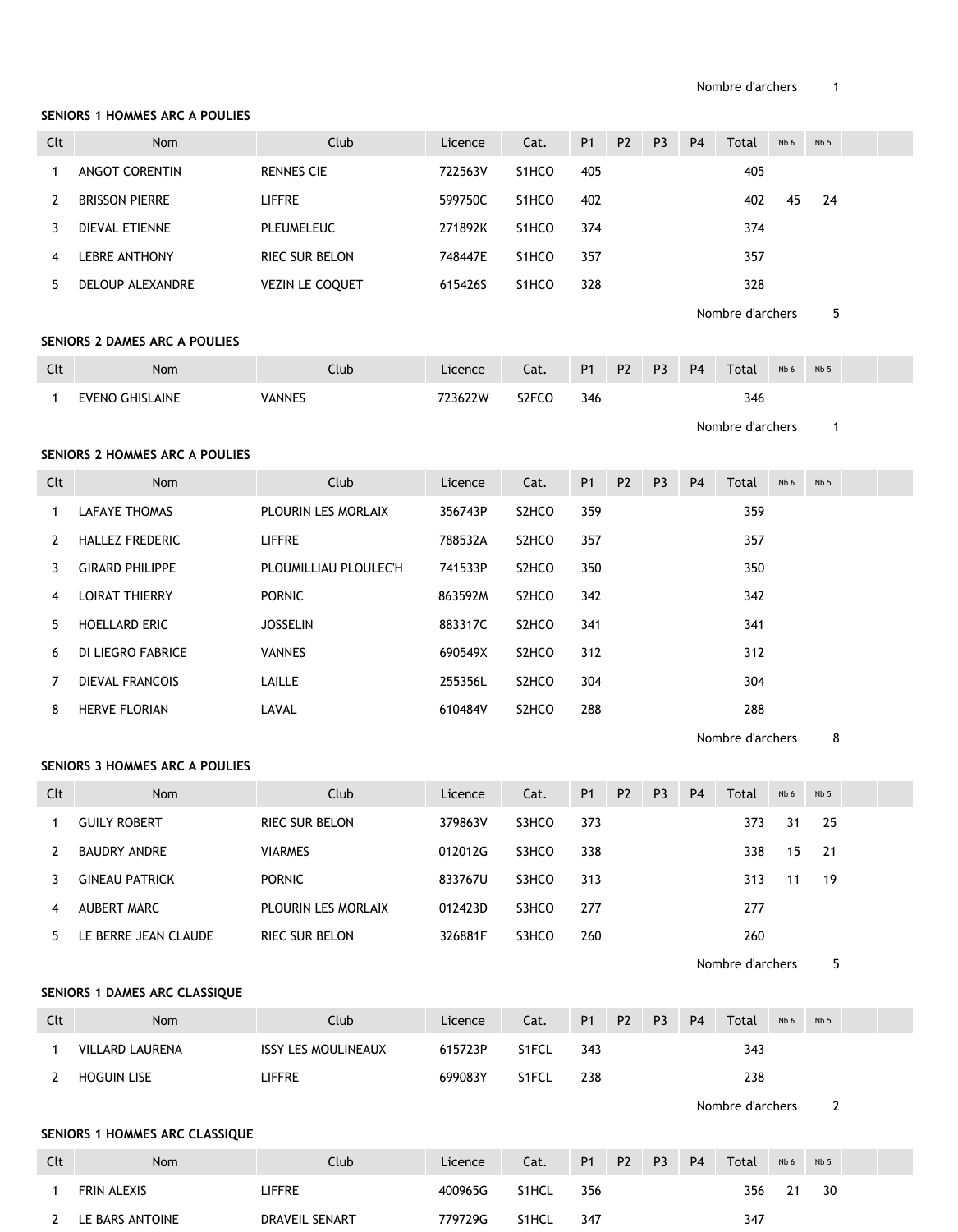| 4   | <b>BOSCHER MARTIN</b>               | ST NAZAIRE            | 410226Y | S <sub>1</sub> HCL | 282 | 282 |   |    |
|-----|-------------------------------------|-----------------------|---------|--------------------|-----|-----|---|----|
| .5. | DUCHESNE JEAN CHRISTOPHE PLEUMELEUC |                       | 366807D | S <sub>1</sub> HCL | 280 | 280 |   |    |
| 6   | NESTOUR MATHIEU                     | KERVIGNAC             | 356956W | S <sub>1</sub> HCL | 274 | 274 |   |    |
| 7   | <b>BRIENDO ANTOINE</b>              | <b>LOCHRIST</b>       | 331418M | S <sub>1</sub> HCL | 257 | 257 | 4 | 20 |
| 8   | LAURENT ROMAIN                      | <b>RIEC SUR BELON</b> | 770949N | S <sub>1</sub> HCL | 226 | 226 |   |    |
|     |                                     |                       |         |                    |     |     |   |    |

Nombre d'archers 8

## **SENIORS 2 DAMES ARC CLASSIQUE**

| Clt | <b>Nom</b>             | Club                  | Licence | Cat.               | <b>P1</b> | P <sub>2</sub> | P <sub>3</sub> | <b>P4</b> | Total | Nb 6 | Nb <sub>5</sub> |  |
|-----|------------------------|-----------------------|---------|--------------------|-----------|----------------|----------------|-----------|-------|------|-----------------|--|
|     | <b>GIRARD SANDRINE</b> | PLOUMILLIAU PLOULEC'H | 675214D | S <sub>2</sub> FCL | 234       |                |                |           | 234   |      |                 |  |
|     | STEPHANT VALERIE       | CONCARNEAU            | 819639M | S <sub>2</sub> FCL | 232       |                |                |           | 232   |      |                 |  |
|     | SOUCHET VERONIQUE      | <b>PORNIC</b>         | 978005Z | S <sub>2</sub> FCL | 194       |                |                |           | 194   |      |                 |  |

Nombre d'archers 3

## **SENIORS 2 HOMMES ARC CLASSIQUE**

| Clt | <b>Nom</b>              | Club                   | Licence | Cat.               | <b>P1</b> | P <sub>2</sub> | P <sub>3</sub> | <b>P4</b> | Total | Nb 6 | Nb <sub>5</sub> |  |
|-----|-------------------------|------------------------|---------|--------------------|-----------|----------------|----------------|-----------|-------|------|-----------------|--|
|     | <b>GUIRIEC GILLES</b>   | <b>RIEC SUR BELON</b>  | 637083G | S2HCL              | 304       |                |                |           | 304   |      |                 |  |
|     | <b>MORTAGNE XAVIER</b>  | ST JACQUES DE LA LANDE | 729089N | S <sub>2</sub> HCL | 281       |                |                |           | 281   |      |                 |  |
| 3   | LIGER LUDOVIC           | <b>RIEC SUR BELON</b>  | 592693G | S2HCL              | 275       |                |                |           | 275   | 10   | 17              |  |
| 4   | CALVEZ ERIC             | <b>RENNES CIE</b>      | 237362C | S2HCL              | 255       |                |                |           | 255   | 5    | 9               |  |
| 5.  | <b>TUAL SERGE</b>       | ARZAL                  | 907637M | S <sub>2</sub> HCL | 242       |                |                |           | 242   |      |                 |  |
| 6   | <b>TROEL STEPHANE</b>   | <b>VEZIN LE COQUET</b> | 947239H | S <sub>2</sub> HCL | 234       |                |                |           | 234   |      |                 |  |
|     | <b>ALLAIN SEBASTIEN</b> | <b>VEZIN LE COQUET</b> | 920370C | S2HCL              | 210       |                |                |           | 210   |      | 7               |  |
| 8   | DELOUP ALAIN            | PLOGASTEL ST GERMAIN   | 674029R | S <sub>2</sub> HCL | 194       |                |                |           | 194   | 2    | 3               |  |

Nombre d'archers 8

### **SENIORS 3 HOMMES ARC CLASSIQUE**

| Clt | <b>Nom</b>             | Club            | Licence | Cat.  | <b>P1</b> | <b>P2</b> | P <sub>3</sub> | P <sub>4</sub> | Total | Nb 6 | Nb <sub>5</sub> |  |
|-----|------------------------|-----------------|---------|-------|-----------|-----------|----------------|----------------|-------|------|-----------------|--|
|     | SONNIC MARTIAL         | <b>VANNES</b>   | 232567R | S3HCL | 255       |           |                |                | 255   |      |                 |  |
|     | PICOT MICHEL           | ARZAL           | 974506W | S3HCL | 213       |           |                |                | 213   |      | - 8             |  |
|     | <b>GUILLOU GEORGES</b> | CONCARNEAU      | 014701E | S3HCL | 207       |           |                |                | 207   |      |                 |  |
| 4   | <b>GRAVELLE ALAIN</b>  | <b>LOCHRIST</b> | 371350S | S3HCL | 200       |           |                |                | 200   |      |                 |  |
|     |                        |                 |         |       |           |           |                |                |       |      |                 |  |

Nombre d'archers 4

#### **DAMES LONGBOW**

| $\Gamma$<br>นเ | Nom                   | Club          | Licence | Cat.  | P <sub>1</sub> | P <sub>2</sub> | <b>P3</b> | <b>P4</b> | Total       | Nb 6 | Nb <sub>5</sub> |  |
|----------------|-----------------------|---------------|---------|-------|----------------|----------------|-----------|-----------|-------------|------|-----------------|--|
|                | LINDREC GROS ISABELLE | <b>VANNES</b> | 793205E | S3FAD |                |                |           |           | م م<br>ن ر. |      |                 |  |

Nombre d'archers 1

### **HOMMES LONGBOW**

| Clt | <b>Nom</b>               | Club          | Licence | Cat.  | <b>P1</b> | <b>P2</b> | P <sub>3</sub> | P <sub>4</sub> | Total            | Nb 6 | Nb <sub>5</sub> |  |
|-----|--------------------------|---------------|---------|-------|-----------|-----------|----------------|----------------|------------------|------|-----------------|--|
|     | <b>DOUR YOHANN</b>       | <b>VITRE</b>  | 842299T | S2HAD | 232       |           |                |                | 232              |      | -12             |  |
|     | <b>GROS JEAN GABRIEL</b> | <b>ANTONY</b> | 794199K | S3HAD | 213       |           |                |                | 213              | 4    | -19             |  |
|     | <b>BELLEC MICHEL</b>     | <b>VANNES</b> | 723632G | S3HAD | 185       |           |                |                | 185              |      | -4              |  |
| 4   | MOREAU CHRISTOPHE        | <b>VANNES</b> | 342641L | S2HAD | 164       |           |                |                | 164              |      | - 6             |  |
|     |                          |               |         |       |           |           |                |                | Nombre d'archers |      | 4               |  |